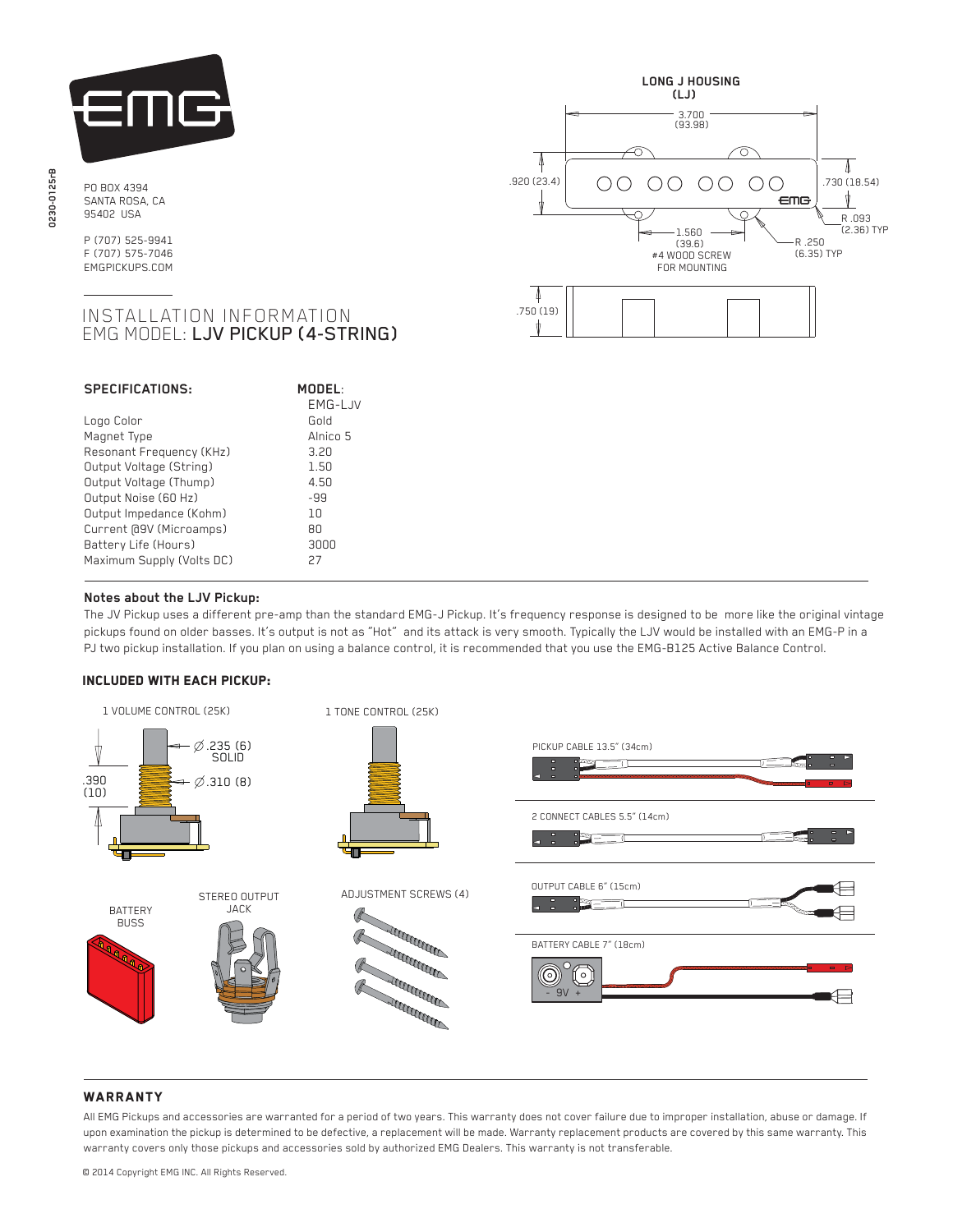## **Installation Instructions: EMG Model:** LJV PICKUP (4-STRING)

#### **General Notes:**

Every attempt has been made to make this a solderless installation.

- There are some instances where this is not possible;
- 1) If your instrument uses the long panel output jack and you had passive pickups you will need a new stereo output jack, the Switchcraft 152B is recommended. Soldering to the new jack will be required, see page 4.
- 2) Power Supply tips are on page 4. If your instrument has a battery holder, you are installing this pickup with an older EMG, or you want to supply your instrument with +18 Volts, see page 4 for tips to avoid soldering.

If you are installing only one pickup use the instructions on this page.

If you are installing two pickups go to page 3 and begin there.

#### **Installation (One Pickup Guitars):**

1) Plug the pickup cable onto the EMG Pickup header as shown in diagram #1 and route the cable to the control cavity. If the cable is too long, wind up the excess and keep it under the pickup if possible.

### **Master Volume control only**

2) Refer to diagram #2. Plug both the Pickup cable and the output cable onto the Volume control as shown, then go to step 4.

#### **Master Volume and Tone control**

- 3) Refer to diagram #3. Plug the Pickup cable onto the Volume control as shown. Plug a coax cable from the Volume control to the Tone control. Plug the output cable onto the tone control as shown.
- 4) Connect the wires of the output cable to the output jack by pushing the connectors on as shown. WHITE wire to the TIP (T) contact, BLACK wire to the SLEEVE (S) contact BLACK Battery Negative wire to the RING (R) contact.
- 5) Using the battery buss, insert the RED wire of the pickup, and the battery RED wire. Extra pins can be used for EMG Accessories.
- 6) Put the battery in the insulating foam piece provided and place it securely in the control cavity. We suggest that you plug in the instrument and test it before closing the control cavity.
- \*\*Tips and Tricks\*\*\*\* Start your installation by:
- 1) Determine which type output jack your instrument has. A Stereo 12B type is Included, but if you have a long panel jack a SwitchCraft 152B Long Panel Jack will be required.
- 2) Remove the strings, remove any existing Pickups and controls (remember the order and function of each control)
- 3) Determine a good spot for the Pickup Buss and make sure the cable or wires from the selection switch will reach the Pickup Buss,
- 4) Install the EMG Volume and Tone Controls and tighten them in.
- 5) Then install the pickups keeping any excess cable under the pickup rather than in the control cavity.
- 6) IMPORTANT: EMG Active pickups do not require a string ground wire! DO NOT Reconnect the string ground, it is unnecessary.



#### **Diagram #1**

Insert the plug onto the 3 pin header of the pickup as shown above. Note the orientation arrow.



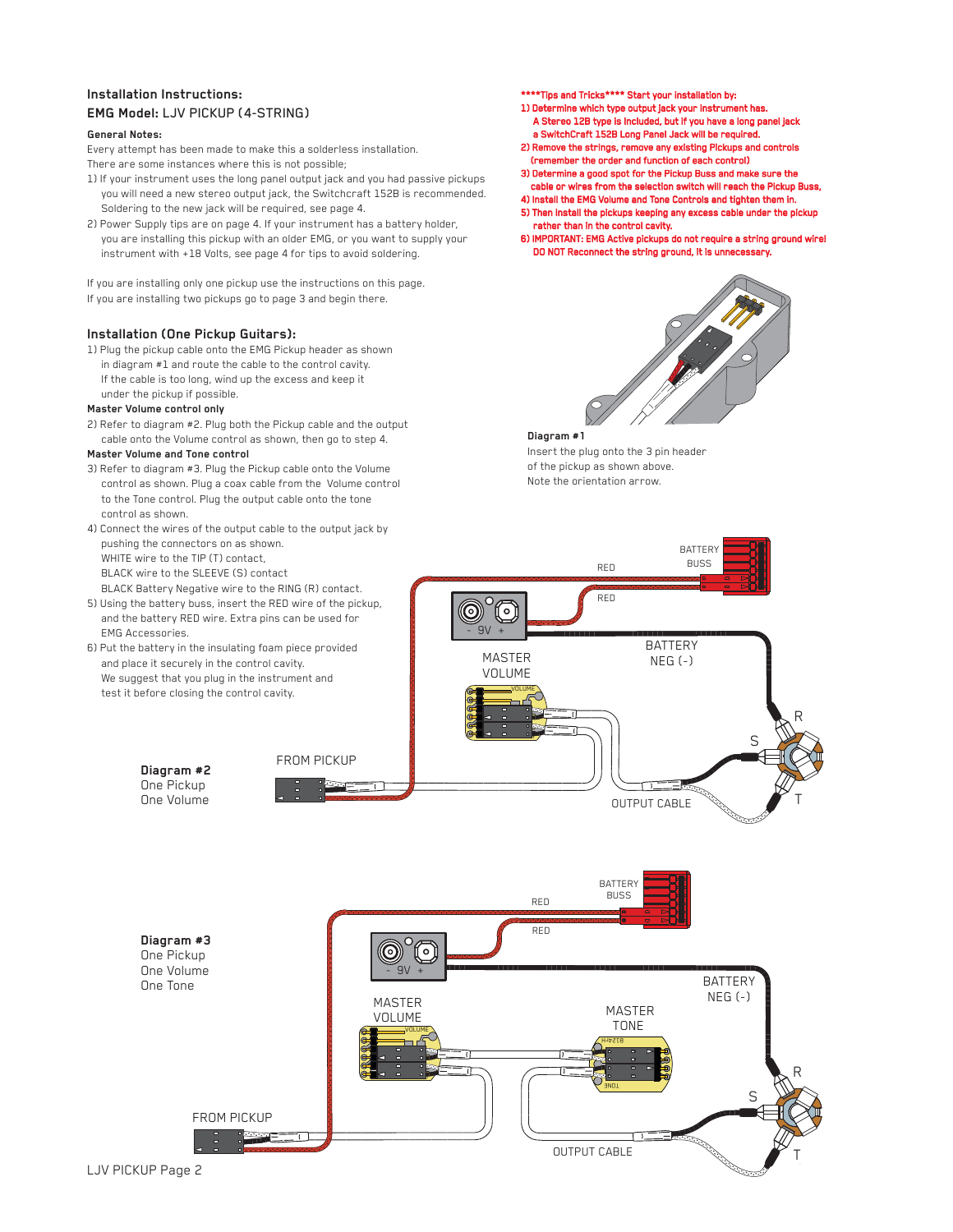## **Installation Instructions:**



BOTTOM VIEW T